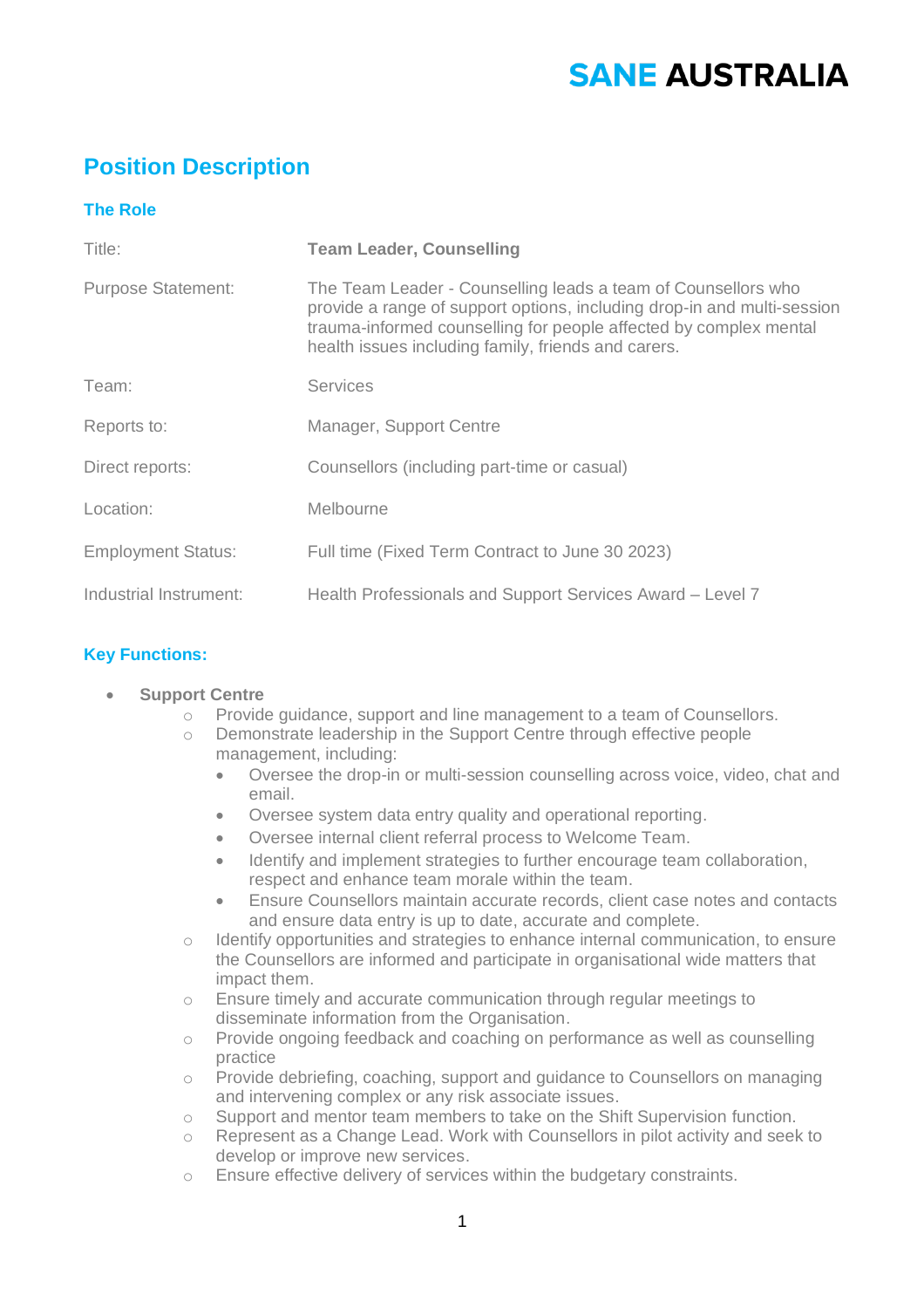- $\circ$  Identify efficient service provision strategies that ensure expenditure is justifiable and relevant.
- o Prepare timely and accurate reports on service provision and operations as required (for the Executive, the Board, Funders etc).

#### • **Operations**

- o Oversee the daily operations of the Support Centre across all of the service components: telephone calls, online chat, email enquiries, forum moderation and any other future services
- o Manage and coordinate the daily activities on the CRM.
- $\circ$  Identify opportunities for incremental improvements of the CRM by working with internal stakeholders and external suppliers/contractors.
- o In consultation with team members, develop and maintain rosters.
- o Ensure timesheets and other processes associated with payroll are completed according to the timelines.
- o Ensure leave requests are processed in a timely manner including updating the roster and communication to the team.
- o Manage and arrange shift coverage in line with the operational needs.
- $\circ$  Ensure Counsellors are adhering to the roster in support of achieving daily service levels.
- o Utilise the frameworks set out by the Clinical and Quality Governance team to review and improve Support Centre policies and procedures.
- o Assess risk and ensure compliance with relevant policies and procedures.
- o Develop, implement and document new technologies, operational changes, policies and procedures.
- $\circ$  Proactively initiate the development of new policies and procedures as required to ensure best practice and strong clinical governance.

#### • **Quality and Safety**

- $\circ$  Create, maintain, and foster a safe and mentally healthy workplace at all times.
- o Maintain compliance in relation to information security standards and relevant compliance frameworks.

#### • **Leadership, People and Culture**

- o Provide day-to-day leadership, mentoring and coaching to Counsellors.
- o Develop and empower employees to deliver high quality, client-centred and costeffective services.
- o Provide role clarity for all team members, set and document clear standards and ensure accountability for performance and results.
- o Work with the Manager, Support Centre to ensure recruitment, onboarding and training is a high standard across the team.
- o Manage ongoing performance and development.
- o Facilitate regular group supervision and professional development activities for team members.
- $\circ$  Optimise skill development and develop a training schedule to meet individual needs, ensuring there are appropriate development opportunities.
- o Provide internal training, advice, and practical assistance to build competence and expertise.
- o Participate in the Leadership group and related activities.
- o Drive a high-performance culture to achieve team and organisational goals.
- o Embrace the SANE Australia values in everything you do